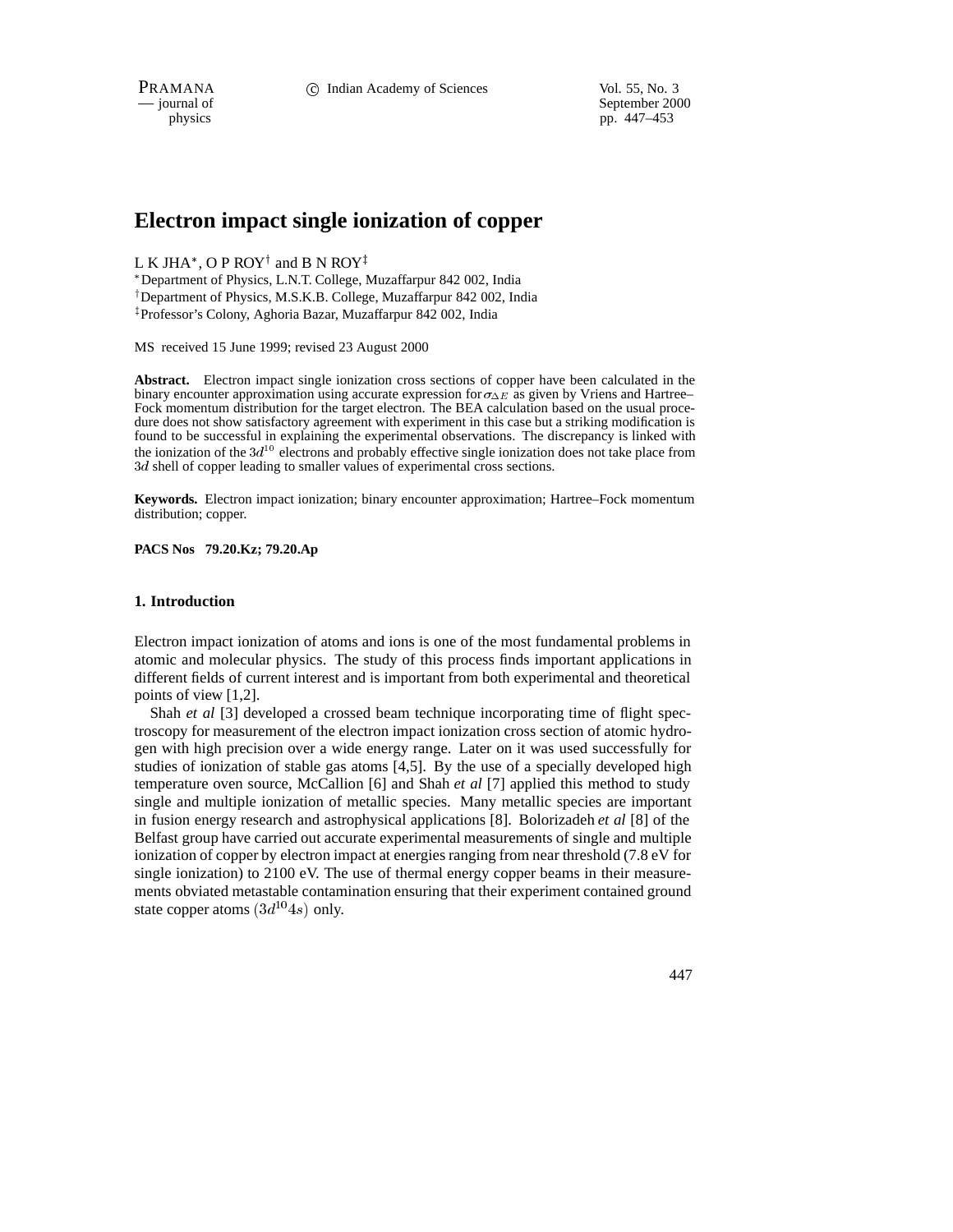# *L K Jha, O P Roy and B N Roy*

Unfortunately, theoretical calculations of even single ionization cross sections for copper have not been reported so far. Bolorizadeh *et al* [8] have compared their experimental measurements with the predictions based on the well-known Lotz [9] formula. The nonavailability of theoretical calculations in case of copper is probably due to the complex nature of target as evidenced by Lotz's empirical calculations of single ionization cross sections. Calculations of ionization cross sections by quantal methods are difficult particularly for complex atomic targets. On the other hand, the binary encounter approximation developed by Gryzinski [10] has been successful in predicting ionization cross sections of atoms and ions. The model of Gryzinski using accurate expression of  $\sigma_{\Delta E}$  as given by Vriens [11] and integrating the cross section over Hartree–Fock velocity distribution of target electrons has yielded satisfactory results in case of several atomic and ionic targets [12–14]. Keeping the above mentioned facts in view, we consider it worthwhile to use the BEA for a theoretical investigation of single ionization cross sections of copper by electron impact.

#### **2. Theoretical methods**

We have used the Vriens expression [11] in a symmetrical model including exchange and interference for calculating electron impact single ionization cross sections. In the unsymmetrical model of Gryzinski [10], if the incident and the target electron are at the same distance from the nucleus, it is assumed that because of the interaction with the nucleus, the atomic electron has finite potential energy whereas the incident electron has potential energy zero. On the other hand, the symmetrical model of Vriens [11] assumes that the incident electron with initial kinetic energy  $\frac{1}{2}mV_1^2$  (*m* and  $V_1$  being the mass and the velocity of the incident electron respectively) gains a kinetic energy  $U + \frac{1}{2} mV_2^2(U, m$  and  $V_2$  being the binding energy, the mass and the velocity of the atomic electron respectively) and simultaneously loses the same amount of potential energy before it interacts with the atomic electron which is bound with this potential energy. This ensures that the total energy of incident electron is conserved. By virtue of the above mentioned considerations, the Vriens expression in the symmetrical model includes exchange and interference (see Vriens [15]). Using dimensionless variables based on the work of Catlow and McDowell [16] the expression for cross section can be written in a convenient form as (see [12])

$$
Q^{i}(s,t) = \frac{4}{(s^{2} + t^{2} + 1)} \left[ \frac{s^{2} - 1}{s^{2}U} + \frac{2t^{2}}{3} \left( \frac{s^{4} - 1}{s^{4}U^{2}} \right) - \frac{\Phi \ln s^{2}}{U^{2}(s^{2} + 1)} \right] (\pi a_{0}^{2}),
$$
\n(1)

where

$$
\Phi = \cos\left\{ \left( \frac{1}{s^2 U + U} \right)^{1/2} \ln s^2 \right\}.
$$

In the above expression  $s^2 = V_1^2/V_0^2$ ,  $t^2 = V_2^2/V_0^2$  where  $V_1$  and  $V_2$  are the velocities in atomic units of the incident and target electron respectively.  $V_0$  is the root mean square velocity in atomic unit of the target electron corresponding to the binding energy of the shell under consideration. The equality of the magnitudes of the binding energy and the

#### 448 *Pramana – J. Phys.,* **Vol. 55, No. 3, September 2000**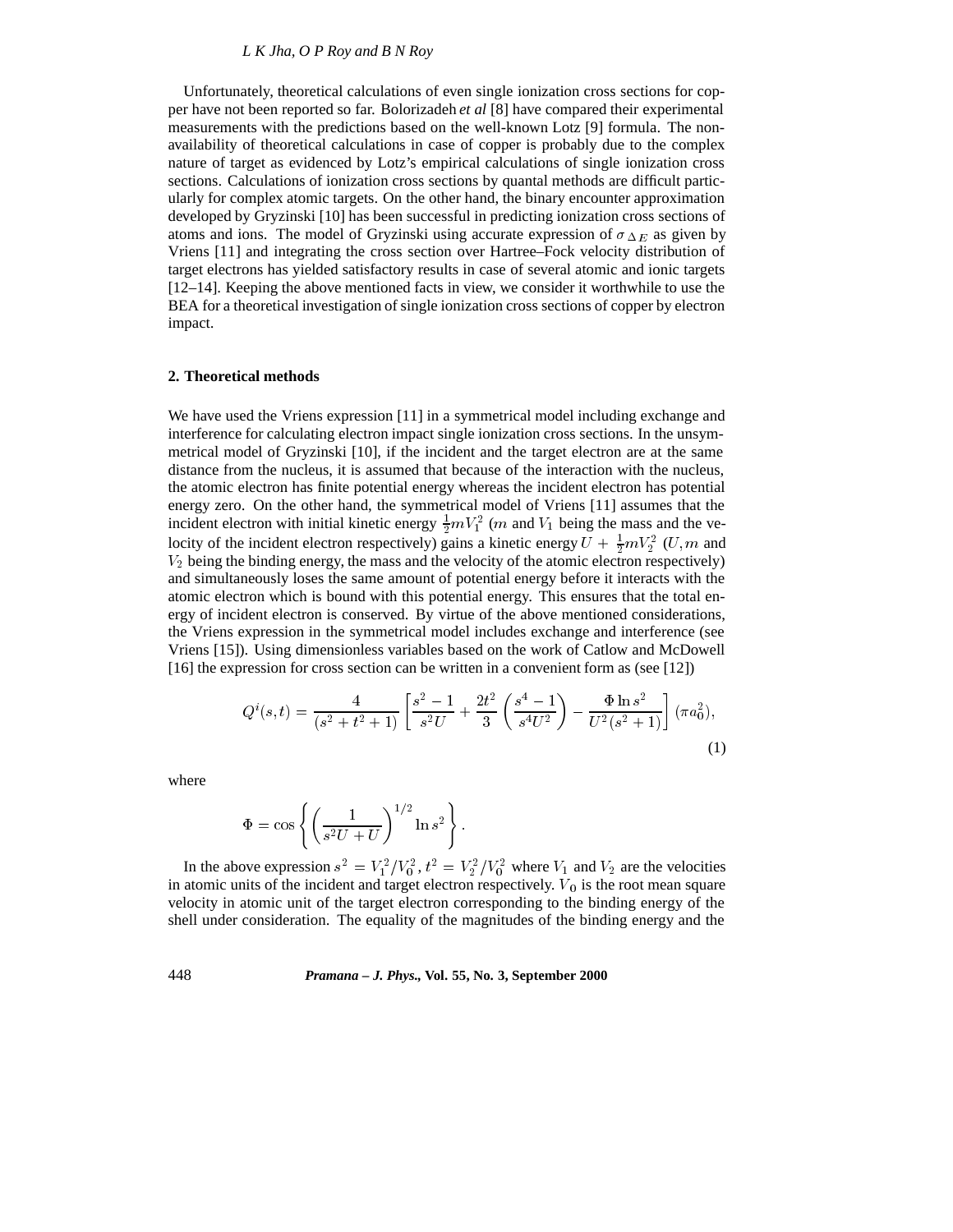#### *Electron impact ionization*

mean kinetic energy of the target electron predicted by the virial theorem for the Coulomb potential gives the relation  $\frac{1}{2}mV_0^2 = U$ . Thus, in atomic units we have  $\frac{1}{2}V_0^2 = U$  and hence  $V_0^2 = U$  where U is the ionization potential of the shell of the target in Rydbergs [16].

The above expression for  $Q^{i}(s, t)$  has been integrated numerically over the Hartree– Fock velocity distribution for the target electron to obtain the ionization cross section. Thus, the expression for electron impact single ionization cross section for a particular shell of the target is given by

$$
Q^{i}(s) = n_{e} \int_{0}^{\infty} Q^{i}(s, t) f(t) U^{1/2} dt.
$$
 (2)

Here  $n_e$  is the number of equivalent electrons of the atomic shell and  $f(t)$  is the momentum distribution for the target electron. The momentum distribution function  $f(t)$  is given by (see [16])

$$
f(t) = 4\pi t^2 U \rho_{nl} (tU^{1/2}).
$$
\n(3)

Here

$$
\rho_{nl} = \frac{1}{2l+1} \sum_{m=-l}^{m=+l} |\psi_{nlm}(\mathbf{x})|^2,
$$

where

$$
\psi_{nlm}(\mathbf{x}) = \frac{1}{(2\pi)^{3/2}} \int \phi_{nlm}(\mathbf{r}) e^{i\mathbf{x}.\mathbf{r}} d\mathbf{r}
$$

is the Fourier transform of the one electron orbital

$$
\phi_{nlm}(\mathbf{r}) = N_{nl} R_{nl}(r) Y_{lm}(\Omega)
$$

in which  $R_{nl}(r)$  is the Hartree–Fock radial function. In the present work, we have used ionization thresholds and Hartree–Fock radial wavefunctions of  $4s$  and  $3d$  shells of copper as given by Clementi and Roetti [17].

At this stage we would like to mention that the use of Hartree–Fock wavefunction does not properly take into account the correlation between the electrons in an atom. There are methods by which correlation between electrons can be properly taken into account e.g. configuration interaction approach based on Slater–Condon theory, multiconfiguration Hartree–Fock approach. Calculations using these wavefunctions become very complicated, particularly for heavier targets. With the use of correlated wavefunctions in the BEA the aim of adopting a simplified theoretical approach will not be achieved. In this connection, we would like to mention that Hartree–Fock wavefunctions consider the electron– electron correlation to some extent through antisymmetrization [18]. Moreover, for fast projectiles the effects of electron–electron correlation may not be significant [19]. Thus, the use of Hartree–Fock wavefunction in studies on ionization process using the BEA may be considered to be reasonable.

*Pramana – J. Phys.,* **Vol. 55, No. 3, September 2000** 449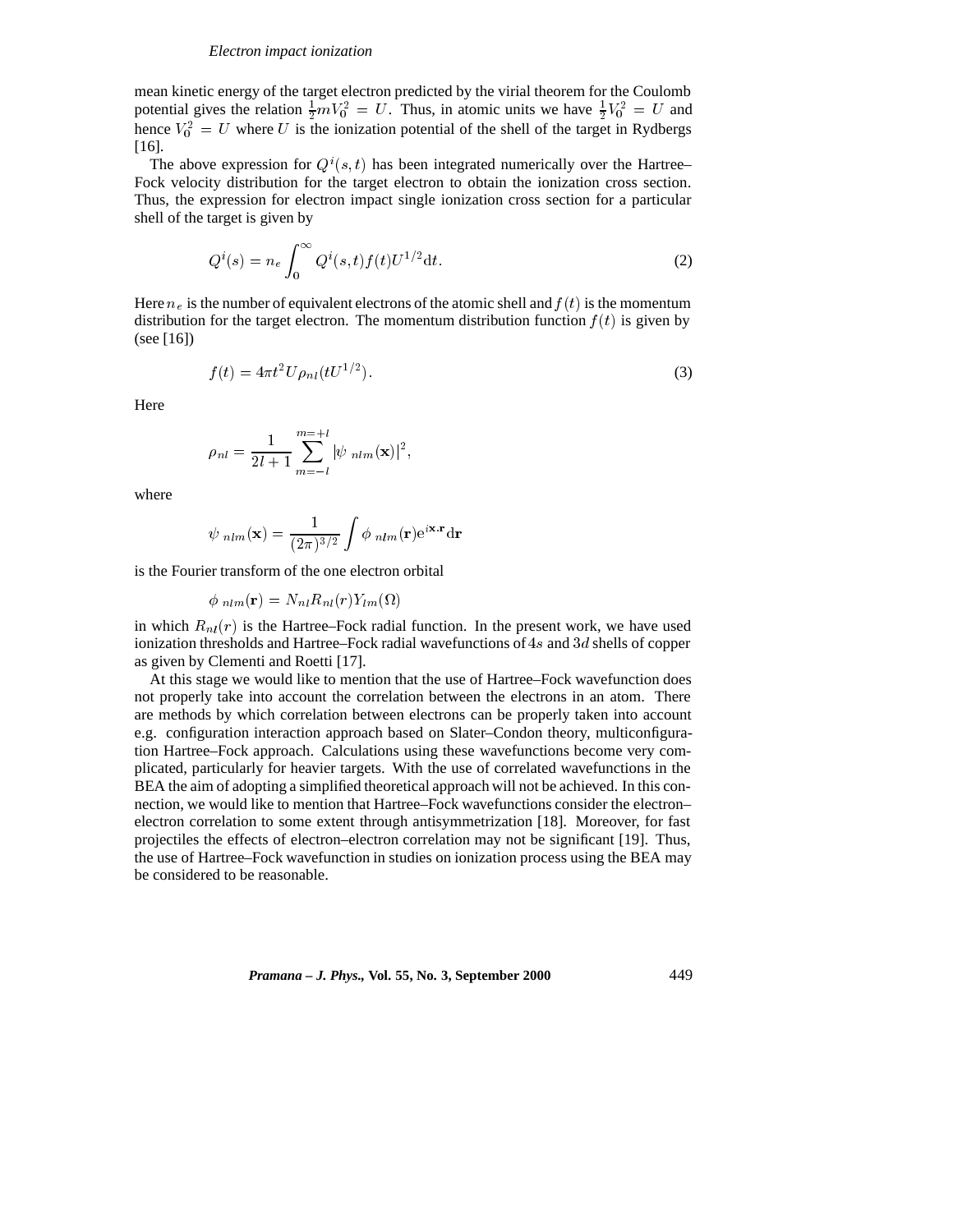# **3. Results and discussion**

In order to obtain electron impact single ionization cross sections for copper, we have considered ionization from 4s and 3d shells only. Ionization from deeper inner shells  $(3p, 3s, 2p, 2s)$  have not been included in the present calculations as a single vacancy in the shells leads to Auger emission as discussed by Bolorizadeh*et al* [8]. The present results along with experimental data [8] and empirical calculations of Lotz [9] have been shown in figure 1 and table 1. In the figure we have plotted the single ionization cross sections considering ionization from 4s shell including contribution due to only one electron of 3d shell. The reason of adopting this type of approach would be discussed below. The contribution from 4s and 3d shells have been shown separately in the table. Firstly, we would like to discuss our results by considering ionization from 4s shell only. At low incident energies the present results overestimate the cross sections and at 10 eV impact energy the calculated result is two times larger than the experimental value. With increase in energy the calculated results become closer to experimental data up to 20 eV. Beyond this energy value the calculated results underestimate the cross sections but are within a factor of two up to 70 eV impact energy. At still higher energies the discrepancy goes on increasing and at 1000 eV the experimental result is about 4.5 times larger than the calculated value. The peaks obtained in our calculation and experiment appear at 20 and 30 eV respectively. The magnitudes of the peaks are  $2.55 \times 10^{-16}$  and  $3.21 \times 10^{-16}$  cm<sup>2</sup> respectively, the theoretical cross section being about 20% smaller than the experimental value. The calculations of Lotz show a peak at 50 eV which is much shifted in position as compared to the present calculations and the experiment. If the contribution of 10 electrons of 3d shell is included in the calculations, the cross sections becomes 5 to 6 times larger than the experimental data at all incident energies above 25 eV. In this connection it may be



**Figure 1.** Electron impact single ionization cross sections of copper in units of  $10^{-16}$  $\text{cm}^2$ . Present results  $\text{S}$  =  $\text{C}$  =  $\text{C}$  =  $\text{C}$  =  $\text{C}$  =  $\text{C}$  =  $\text{C}$  =  $\text{C}$  =  $\text{C}$  =  $\text{C}$  =  $\text{C}$  =  $\text{C}$  =  $\text{C}$  =  $\text{C}$  =  $\text{C}$  =  $\text{C}$  =  $\text{C}$  =  $\text{C}$  =  $\text{C}$  =  $\text{$ Lotz [9] xxxx.

# 450 *Pramana – J. Phys.,* **Vol. 55, No. 3, September 2000**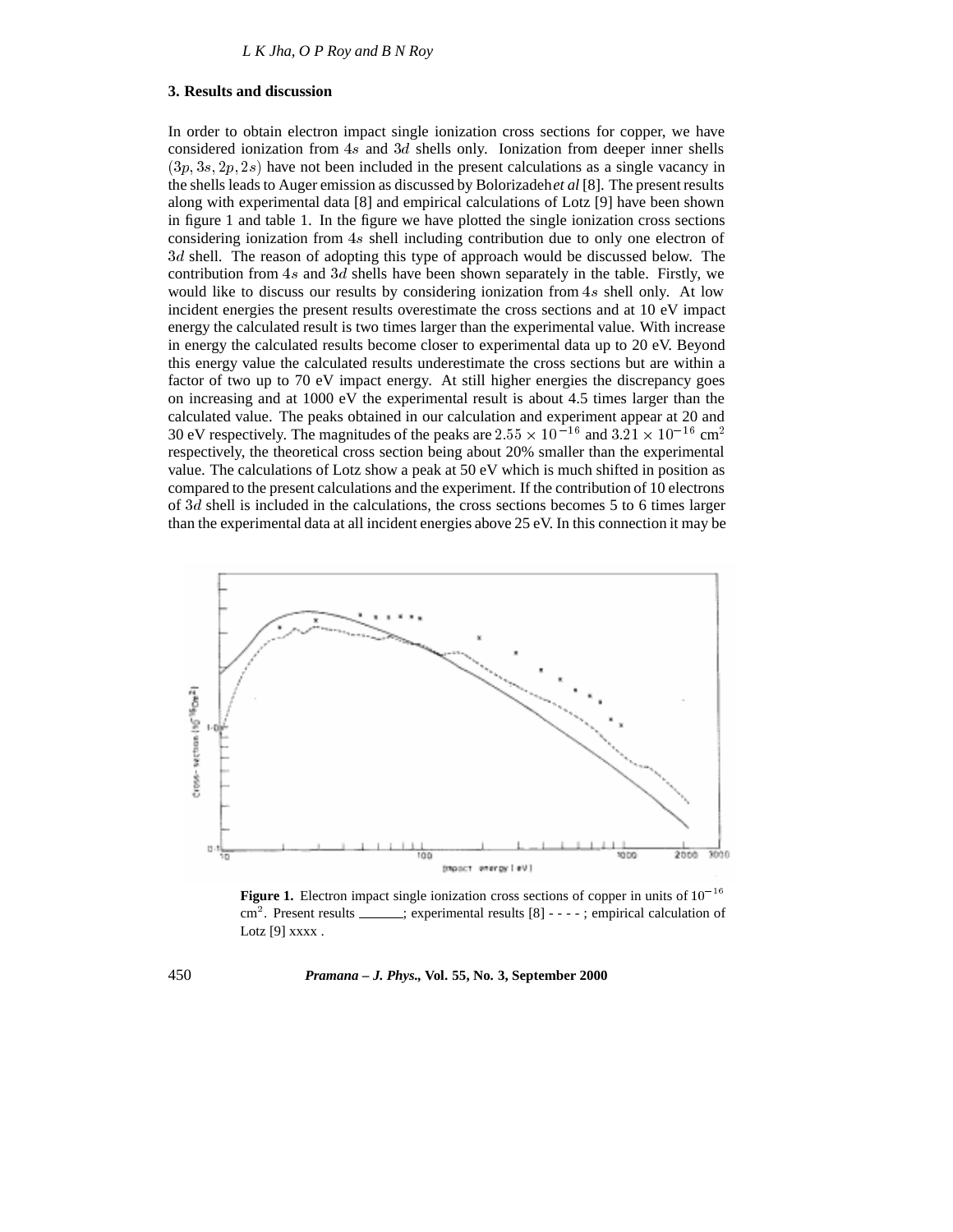| Energy<br>(eV) | Present result  |                                   |       | Experimental | Empirical                    |
|----------------|-----------------|-----------------------------------|-------|--------------|------------------------------|
|                | 4s contribution | One $3d$ electron<br>contribution | Total | result $[8]$ | calculation<br>of Lotz $[9]$ |
| 20             | 2.55            | 1.06                              | 3.61  | 2.80         | 3.2                          |
| 30             | 2.33            | 1.47                              | 3.80  | 3.21         | 3.5                          |
| 40             | 2.05            | 1.56                              | 3.61  | 3.08         | 3.6                          |
| 50             | 1.81            | 1.56                              | 3.37  | 2.90         | 3.7                          |
| 60             | 1.62            | 1.54                              | 3.16  | 2.77         | 3.6                          |
| 70             | 1.46            | 1.50                              | 2.96  | 2.89         | 3.54                         |
| 80             | 1.31            | 1.46                              | 2.77  | 2.76         | 3.6                          |
| 100            | 1.12            | 1.38                              | 2.50  | 2.55         | 3.5                          |
| 200            | 0.64            | 1.07                              | 1.71  | 2.05         | 2.8                          |
| 300            | 0.46            | 0.89                              | 1.35  | 1.63         | 2.3                          |
| 400            | 0.33            | 0.72                              | 1.05  | 1.43         | 1.9                          |
| 500            | 0.28            | 0.65                              | 0.93  | 1.20         | 1.7                          |
| 600            | 0.24            | 0.58                              | 0.82  | 1.12         | 1.5                          |
| 700            | 0.21            | 0.52                              | 0.73  | 0.97         | 1.4                          |
| 900            | 0.18            | 0.46                              | 0.64  | 0.73         | 1.07                         |
| 1000           | 0.15            | 0.41                              | 0.56  | 0.66         | 1.0                          |

**Table 1.** Electron impact single ionization cross section for copper in unit of  $10^{-16}$  $\text{cm}^2$ .

noted that calculations of single ionization cross sections in the binary encounter approach show good agreement with experimental data in high energy region, being always within a factor of two.

At this stage it is worth mentioning the observation made by Lotz who calculated electron impact ionization cross sections of atoms with the help of his empirical formula and found satisfactory agreement with experimental data in most of the cases. In absence of theoretical calculation, experimental data are often compared with the results obtained by Lotz formula, as done by Bolorizadeh *et al* in case of copper. Lotz has mentioned that he had to reduce the cross section of  $3d^{10}$  electrons drastically for copper target in order to get reasonable agreement with experiment. Almost similar difficulties have been observed by Lotz in case of silver  $(4d^{10}5s)$  [9] which has electronic configuration of similar nature as that of copper. Keeping in view the observation of Lotz, we have made an ad hoc assumption to include contribution of one 3d-electron in order to examine the results. It can be seen from the figure and table that the results so obtained are in good agreement with the experimental data throughout the energy range investigated. The peaks appear in the calculation and the experiment at 26 and 30 eV respectively being close to each other. The magnitudes of the peaks are  $3.81 \times 10^{-16}$  and  $3.21 \times 10^{-16}$  cm<sup>2</sup> respectively, the theoretical cross section being about 19% larger than experimental value.

From the facts given above it is apparent that one faces difficulty in calculation of  $3d$ shell single ionization cross section of copper if contributions from all the ten electrons are taken into account. Similar difficulties have been experienced by earlier workers in case of other atoms and ions involving ionization from fully occupied <sup>d</sup>-shells. Bell *et al* [20] have observed difficulties in calculation of electron impact ionization of In<sup>+</sup>. In

*Pramana – J. Phys.,* **Vol. 55, No. 3, September 2000** 451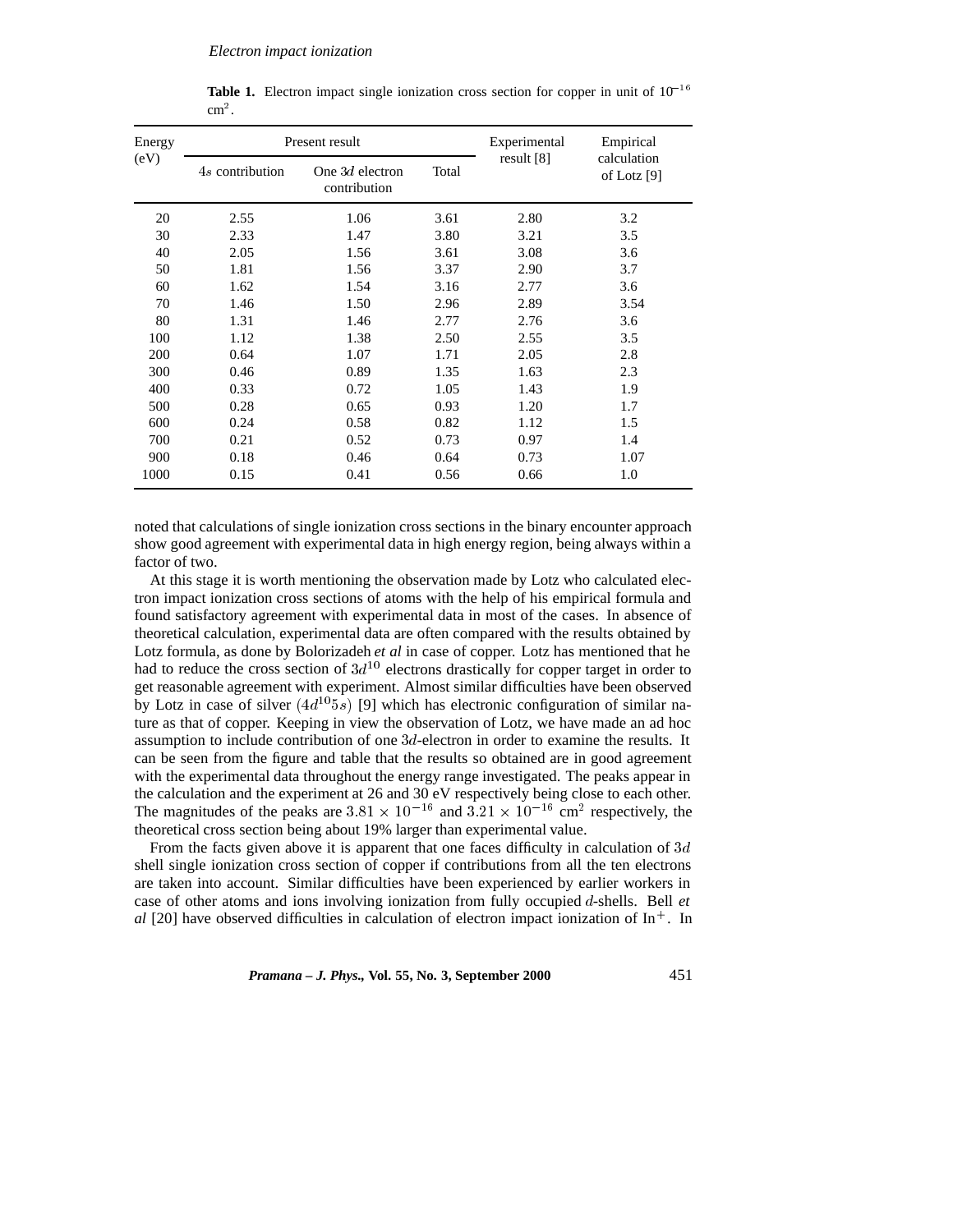# *L K Jha, O P Roy and B N Roy*

order to obtain satisfactory agreement with experiment the contribution to the ionization cross sections from electrons in the  $4d$  shells was added in at only one half of its calculated value in configuration averaged distorted wave (CADW) approximation. Use of only half of the <sup>d</sup>-subshell contribution was proposed by Rogers *et al* [21] earlier and was found to fit the experimental data better in case of other experiments [22,23]. In case of electron impact ionization of gallium, Patton *et al* [24] have discussed the observation made by Vainshtein *et al* [25] that autoionization is the dominant  $Ga^{2+}$  production mechanism since removal of a 3d electron leads mainly to double ionization. Later on Thomason *et al* [26] have mentioned about the calculation of Younger [27] for electron impact ionization of  $4d$ electron in Cs<sup>+</sup> which leads to autoionization and hence double ionization.

Now we would like to discuss the possibilities of different physical processes consequent upon ionization of 3d electron in case of copper. After removal of one electron from  $3d$ shell, the target is left in  $3d<sup>9</sup>4s$  state. This state is not an autoionizing state and hence autoionization is not possible. At the same time removal of a  $3d$  electron will not lead to an Auger decay since there is only one electron in state higher than  $3d$ . However, it is quite likely that there may be a high probability of immediate de-excitation of the target from  $3d<sup>9</sup>4s$  configuration to  $3d<sup>10</sup>$  configuration. In other words, the ionization of a 3d electron in copper may lead to the immediate capture of the 4s electron. This might be due to hybridization of d and s electrons during the scattering. Thus, the consideration of pure s electrons and pure <sup>d</sup> electrons during the ionization has no physical justification.

At this stage we would like to mention that the probability of the above mentioned process may not be unity. However, it is not possible to estimate this probability in the BEA. From the discussion given above it is probable that large number of  $3d^{10}$  copper ions and only a small number of  $3d<sup>9</sup>4s$  copper ions might have been detected in the experiment. The former case corresponds to effective single ionization of 4s shell only whereas the latter case corresponds to a small probability of single ionization of 3d shell. The entire discussion suggests that the actual probability of single ionization of  $d$  shell in case of copper may be much smaller as compared to the probability obtained by usual method leading to a small contribution from ionization of <sup>d</sup> shell.

We have also calculated electron impact single ionization cross section of scandium (with a single d electron) and found that depending on the binding energies of d and s shells, ionization cross sections are consistent with those obtained in case of copper. Due to non-availability of experimental data in the literature it is not possible to draw any conclusion regarding single ionization of <sup>d</sup> shell of scandium and hence the results are not presented here.

The discussion given above explains why the inclusion of contribution of one  $3d$  electron brings our calculated result in good agreement with the experiment. More elaborate theoretical investigation is required for quantitative understanding of the process of single ionization from  $3d$  shell of copper. It is expected that this work will stimulate other theoretical workers to take up further study of this problem.

#### **Acknowledgements**

The authors are thankful to Prof. D K Rai for helpful discussion. One of us (LKJ) is thankful to IUCAA, Pune for providing associateship.

452 *Pramana – J. Phys.,* **Vol. 55, No. 3, September 2000**